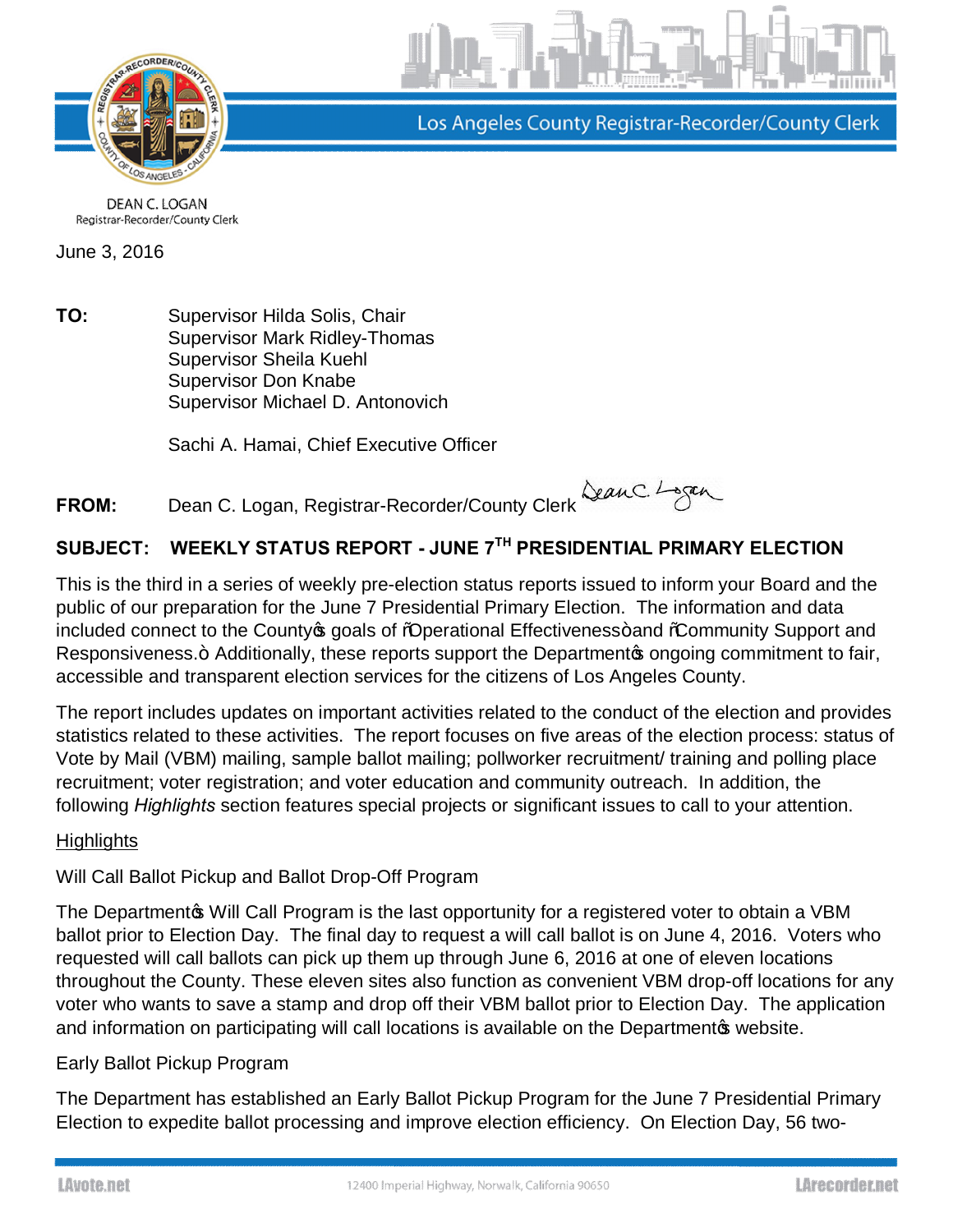Board of Supervisors June 3, 2016 Page 2

person teams will be deployed to pick up ballots at precincts participating in the program. In accordance with State law, sealed ballots will be picked up from participating polling locations before the closing of the polls and delivered to the Department to headquarters for processing.

The locations of the precincts participating in the program will be posted on the Department to website 48 hours before Election Day. All poll workers are being trained to prepare for early ballot pickup and to answer questions at polling locations. To ensure that voters are aware of the program, posters will be displayed at participating precincts notifying the public that an early ballot pickup will be conducted at the location.

## Provisional Voting

The Department has been proactively seeking to inform the public about the issue of provisional voting prior to Election Day. Provisional voting, which has been used in California since 1984, ensures that no properly registered voter is denied their right to cast a ballot if that voter's name is not in the roster due to clerical, processing, computer, or other error. It also allows the Department the ability to verify that no voter mistakenly votes twice in any given election.

A voter may vote a provisional ballot at any polling place in the county in which they are registered to vote, however, only the contests the voter is eligible to vote for will be counted. Once voted, a provisional ballot is placed in a pink envelope and secured for processing. Provisional ballots are counted after elections officials have confirmed the validity of the voter of registration and that the voter did not already vote in the election. Historically, nearly 90% of provisional ballots are valid and counted. More information about Provisional Voting is available on the Departmentos [website.](http://lavote.net/home/voting-elections/voting-options/at-the-polls/provisional-voting)

## Media

The Department has generated a number of earned media opportunities to help promote the election and disseminate important information of interest to voters for this election. The following is a summary of recent earned media opportunities and press releases that have been issued regarding the upcoming election.

## *Interviews*

05.17.2016

• [Halo Halo with Kat Iniba](https://www.youtube.com/watch?v=P3D6Ykp6V6M&feature=youtu.be) . LA 18

## 05.24.2016

· [Voter registration](https://www.youtube.com/watch?v=5cwVUwODNL0&feature=youtu.be) – LA18

#### 05.25.2016

• [Charter Local Edition with Los Angeles County Registrar Dean Logan](https://www.youtube.com/watch?v=yiZPIb6spuI&feature=youtu.be). Charter Local **Edition** 

#### 05.26.2016

· [LA County Registrar on Voting Questions, Confusion Before CA's Primary](http://sputniknews.com/radio_the_bradcast/20160526/1040282158/ca-primary-confusion-concerns.html) – The Brad ast with Brad Friedman on sputniknews.com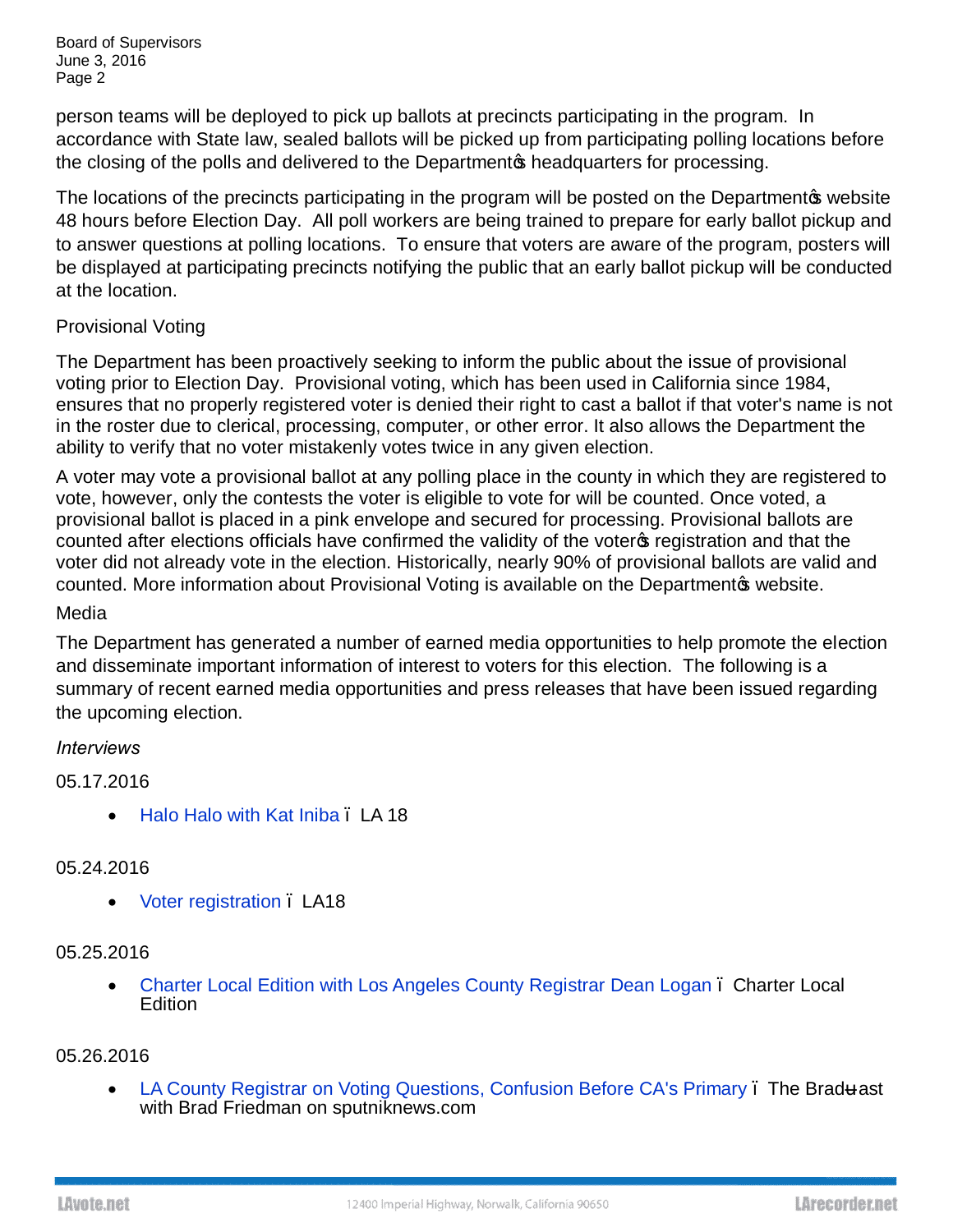# 05.27.2016

· [Early Weekend Voting For California Primary Begins In Norwalk](http://losangeles.cbslocal.com/2016/05/29/early-weekend-voting-for-california-primary-begins-in-norwalk/) – CBS Los Angeles

#### *Livestream*

For your convenience, the Department will be livestreaming election night operations on our [website.](http://lavote.net/home/voting-elections/current-elections/live-feed) The Webcams will capture election activity in the following areas:

| Red Box - South Lobby                       |
|---------------------------------------------|
| <b>Ballot Security Envelope - 5th Floor</b> |
| <b>MTS Room</b>                             |
| <b>Ballot Inspection - 3rd Floor</b>        |
| <b>Ballot Inspection Snags - 3rd Floor</b>  |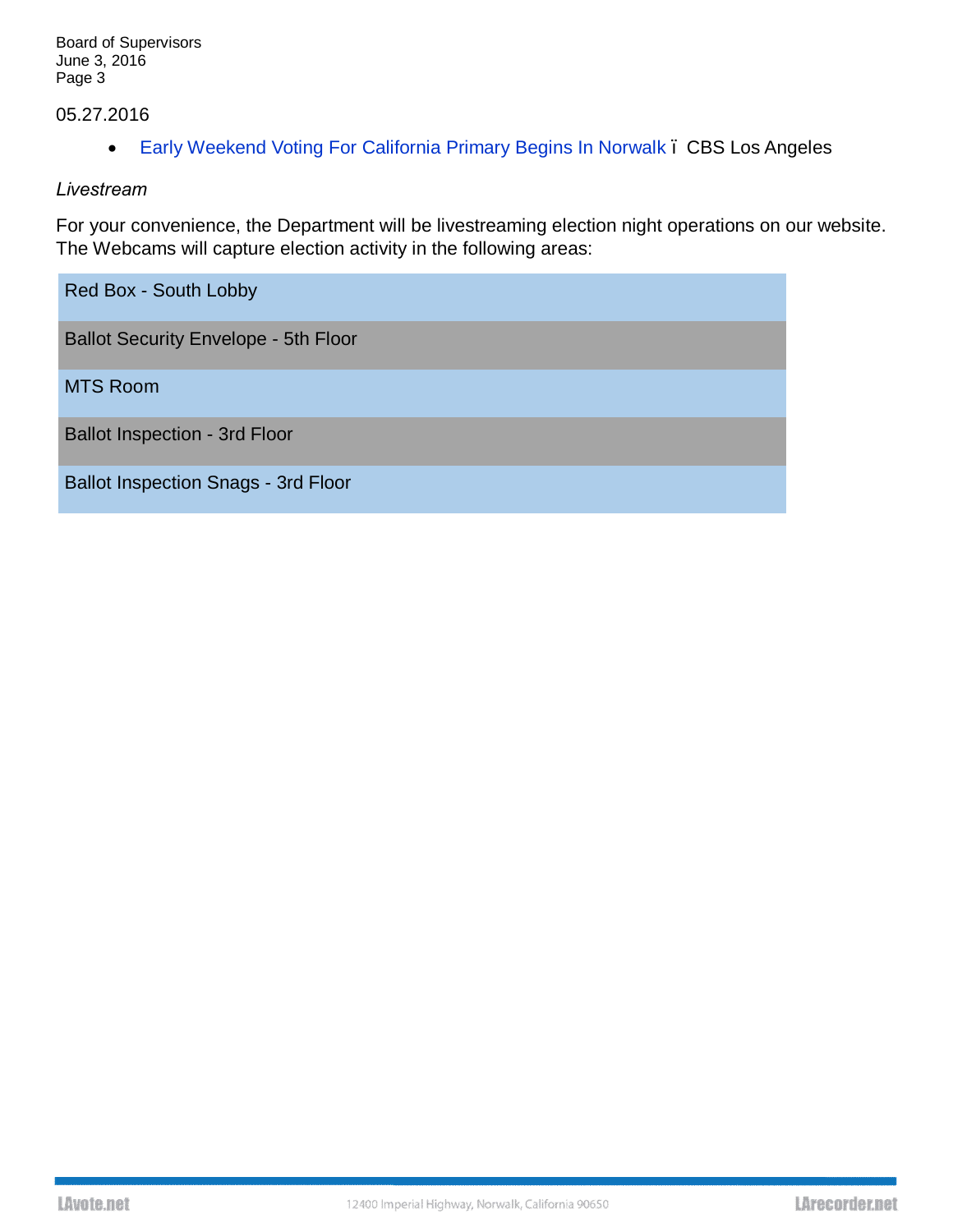| <b>Election Activity Statistics</b><br>June 7, Presidential Primary Election |              |              |              |  |  |  |
|------------------------------------------------------------------------------|--------------|--------------|--------------|--|--|--|
|                                                                              | May 13, 2016 | May 23, 2016 | May 31, 2016 |  |  |  |
| <b>Number of VBM Crossover Voters</b>                                        | 34,818       | 41,214       | 50,119       |  |  |  |
| <b>Vote By Mail</b>                                                          |              |              |              |  |  |  |
| <b>Ballots Issued</b>                                                        | 1,723,488    | 1,791,496    | 1,934,075    |  |  |  |
| <b>Ballots Received Back</b>                                                 | 24,052       | 119,935      | 290,246      |  |  |  |
| <b>Military and Overseas</b>                                                 |              |              |              |  |  |  |
| <b>Ballots Issued</b>                                                        | 25,939       | 28,074       | 28,925       |  |  |  |
| <b>Ballots Received</b>                                                      | 1,161        | 2,274        | 3,057        |  |  |  |
| <b>Sample Ballots</b>                                                        |              |              |              |  |  |  |
| <b>Issued</b>                                                                | 3,205,045    | 4,392,658    | 4,768,397    |  |  |  |
| <b>Registered Voters Totals by Supervisorial District</b>                    |              |              |              |  |  |  |
| District 1                                                                   | 786,777      | 791,838      | 802,021      |  |  |  |
| District 2                                                                   | 917,117      | 923,105      | 933,450      |  |  |  |
| District 3                                                                   | 1,046,305    | 1,052,384    | 1,062,141    |  |  |  |
| District 4                                                                   | 1,039,072    | 1,044,543    | 1,053,637    |  |  |  |
| District 5                                                                   | 1,044,059    | 1,049,155    | 1,058,465    |  |  |  |
| <b>Countywide Total</b>                                                      | 4,833,330    | 4,861,025    | 4,909,714    |  |  |  |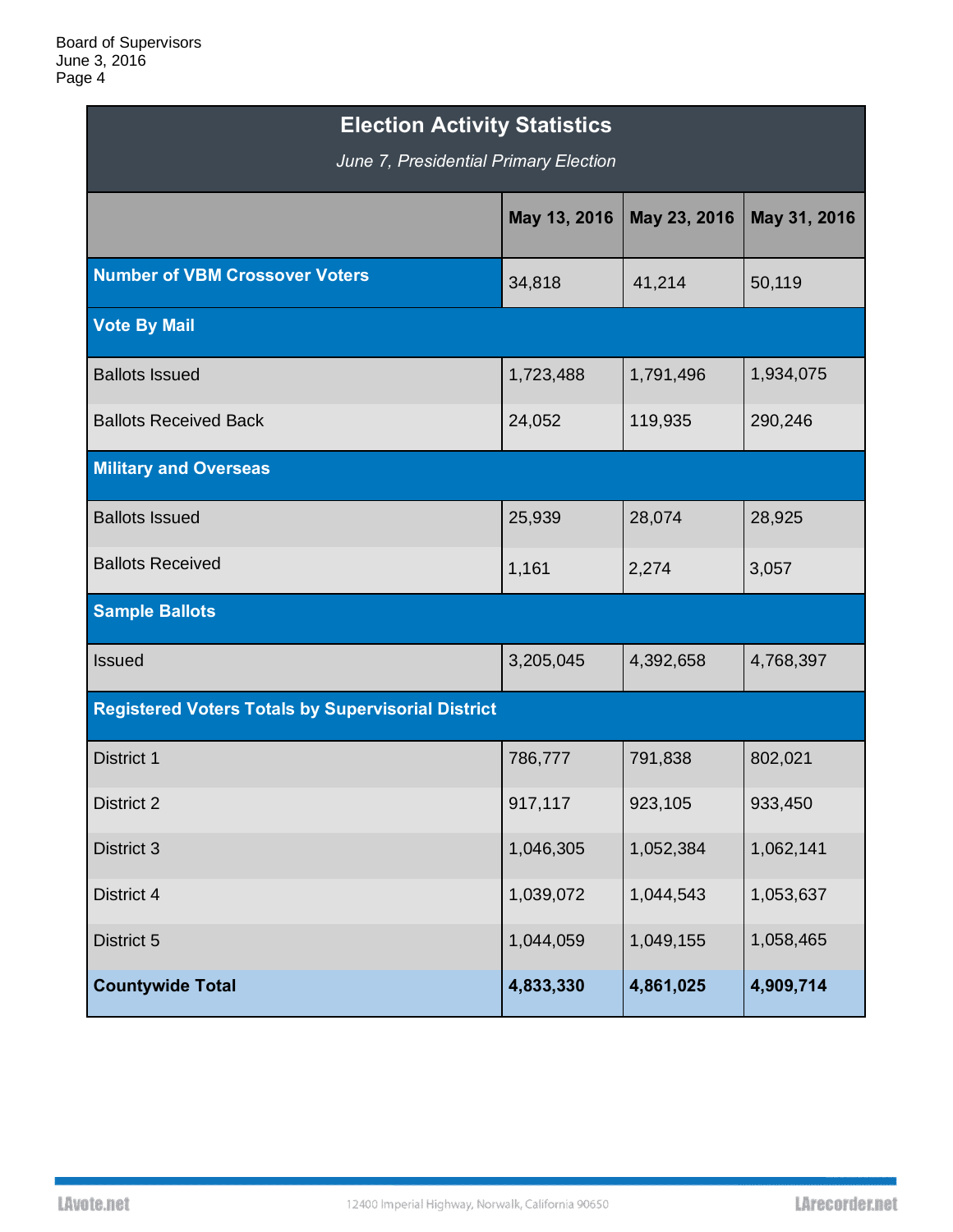|                                                                                                              | May 13, 2016         | May 23, 2016 | May 31, 2016                               |
|--------------------------------------------------------------------------------------------------------------|----------------------|--------------|--------------------------------------------|
| <b>Registered Voters by Age</b>                                                                              |                      |              |                                            |
| 18-29                                                                                                        | 986,886              | 1,001,691    | 1,033,575                                  |
| 30-39                                                                                                        | 872,562              | 877,811      | 884,938                                    |
| 40-49                                                                                                        | 780,444              | 783,276      | 787,441                                    |
| 50-59                                                                                                        | 843,288              | 845,158      | 848,565                                    |
| 60-69                                                                                                        | 695,124              | 696,602      | 698,429                                    |
| 70-79                                                                                                        | 388,801              | 389,788      | 390,355                                    |
| Over 80                                                                                                      | 265,100              | 265,499      | 265,150                                    |
| No Data                                                                                                      | 1,125                | 1200         | 1,261                                      |
| <b>Total</b>                                                                                                 | 4,833,330            | 4,861,025    | 4,909,714                                  |
| <b>Incoming Voter Registration Total (since January 1, 2016)</b>                                             |                      |              |                                            |
| <b>New Online Registrations</b>                                                                              | 87,493<br>(revised)  | 113,158      | 113,158                                    |
| <b>Online Re-registrations</b>                                                                               | 161,599<br>(revised) | 189,606      | 189,606                                    |
| <b>Paper Registrations</b>                                                                                   | 178,278<br>(revised) | 194,812      | 194,812                                    |
| <b>Volunteers (Pollworkers and Inspectors)</b>                                                               |                      |              |                                            |
| Total Recruited (includes all regular and specialty<br>recruitments, as well as inspectors and coordinators) | 23,174               | 24,222       | 24,692                                     |
| Details (part of total from above)                                                                           |                      |              |                                            |
| <b>Precinct Coordinators</b>                                                                                 | 350                  | 350          | 380                                        |
| <b>Multilingual Pollworkers</b>                                                                              | 9,258                | 9,629        | 9,730                                      |
| <b>County Employees Recruited</b>                                                                            | 4,072                | 4,393        | 4,414                                      |
| <b>Student Pollworkers</b>                                                                                   | 3,332                | 3,399        | 3,336<br>(Decrease due to<br>cancelations) |
| <b>Legal Permanent Residents</b>                                                                             | 334                  | 381          | 393                                        |